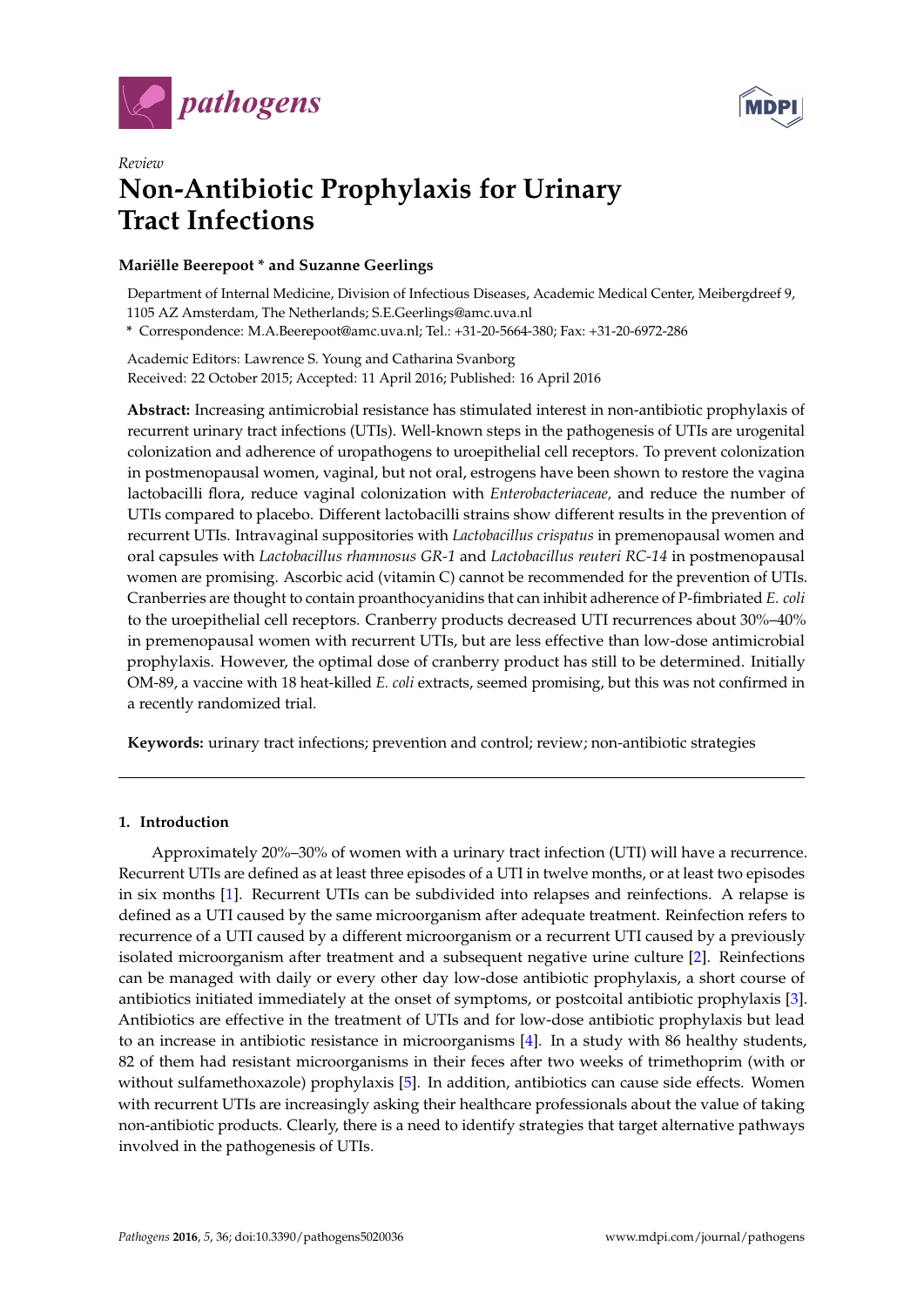#### **2. Pathogenesis of UTIs**

#### *2.1. Urogenital Colonization*

The majority of UTIs are caused by bacteria from the intestine that ascend through the urethra and the bladder and, sometimes, to the kidneys. The first step in the pathogenesis is the colonization of the vaginal introitus and urethral meatus with uropathogens, after which the bladder is colonized through the urethra. The vaginal flora plays an important role in the prevention of UTIs. The lactobacilli-dominated vaginal flora in premenopausal women impedes the colonization of uropathogens due to competitive exclusion and maintaining a low vaginal pH [\[6\]](#page-5-5). The main defense mechanisms of the host against bladder colonization are dilution and micturition. Anatomical or functional abnormalities that prevent complete emptying of the bladder increase the likelihood of colonization with uropathogens [\[7\]](#page-5-6).

#### *2.2. Adhesion of Uropathogens*

After colonization, the next step in the pathogenesis of a UTI is the adhesion of uropathogens to the epithelial bladder cells. Following adherence, uropathogens are protected from removal by micturition. The adhesion of *E. coli* to the uroepithelial cell receptors of the host is accomplished by hair-like organelles called fimbriae. The most important are Type 1 fimbriae and P-fimbriae. Type 1 fimbriae mainly play a role in the pathogenesis of cystitis and P-fimbriae in pyelonephritis [\[7\]](#page-5-6). In women with recurrent UTIs an increased adherence of *E. coli* to urogenital epithelial cells was seen compared to healthy controls [\[8\]](#page-5-7). Several studies have suggested that the binding of uropathogenic *E. coli* to epithelial cells is dependent in part on the histo-blood group secretor status [\[9\]](#page-5-8). Moreover, the positive correlation between a UTI infection history in first-degree female relatives and UTI risk suggests a genetic component for increased susceptibility [\[10\]](#page-6-0).

# *2.3. Invasion*

While UTIs are typically considered extracellular infections, it has been demonstrated that uropathogenic *E. coli* can invade and replicate within the bladder cells to form intracellular bacterial communities (IBCs) [\[11\]](#page-6-1). In women with acute uncomplicated symptomatic UTIs, most commonly caused by uropathogenic *E. coli*, IBCs could be detected in exfoliated urothelial cells in about one fifth of urine specimens [\[12\]](#page-6-2). In a recent study in children with an *E. coli* UTI, IBCs were found in exfoliated cells in about one third of the children. The presence of intracellular bacteria was associated with recurrent UTI [\[13\]](#page-6-3). These findings are of uncertain clinical significance, but raise the possibility that the presence of IBCs in urine might identify women who would benefit either from longer treatment with antibiotics or treatment with antibiotics that kill intracellular bacteria.

Although an association between IBCs and recurrent UTIs was found, in women with recurrent UTIs asymptomatic bacteriuria was not predictive for the development of a UTI. However, the susceptibility and pulsed-field gel electrophoresis pattern of *E. coli* strains isolated from urine in the month before a symptomatic *E. coli* UTI were similar in about three quarter of patients. These findings suggest an intracellular bacterial reservoir could possibly serve as a nidus for recurrence in same-strain UTIs in women with recurrent UTIs [\[14\]](#page-6-4).

# **3. Prevention of UTIs**

## *3.1. Prevention of Colonization*

#### 3.1.1. Estrogens

After menopause only 25% to 30% of women have lactobacilli in the vagina. With estrogen replacement therapy this percentage may increase to 60% to 100% [\[15\]](#page-6-5). In a placebo-controlled study with intravaginal estrogens in postmenopausal women with recurrent UTIs, no intravaginal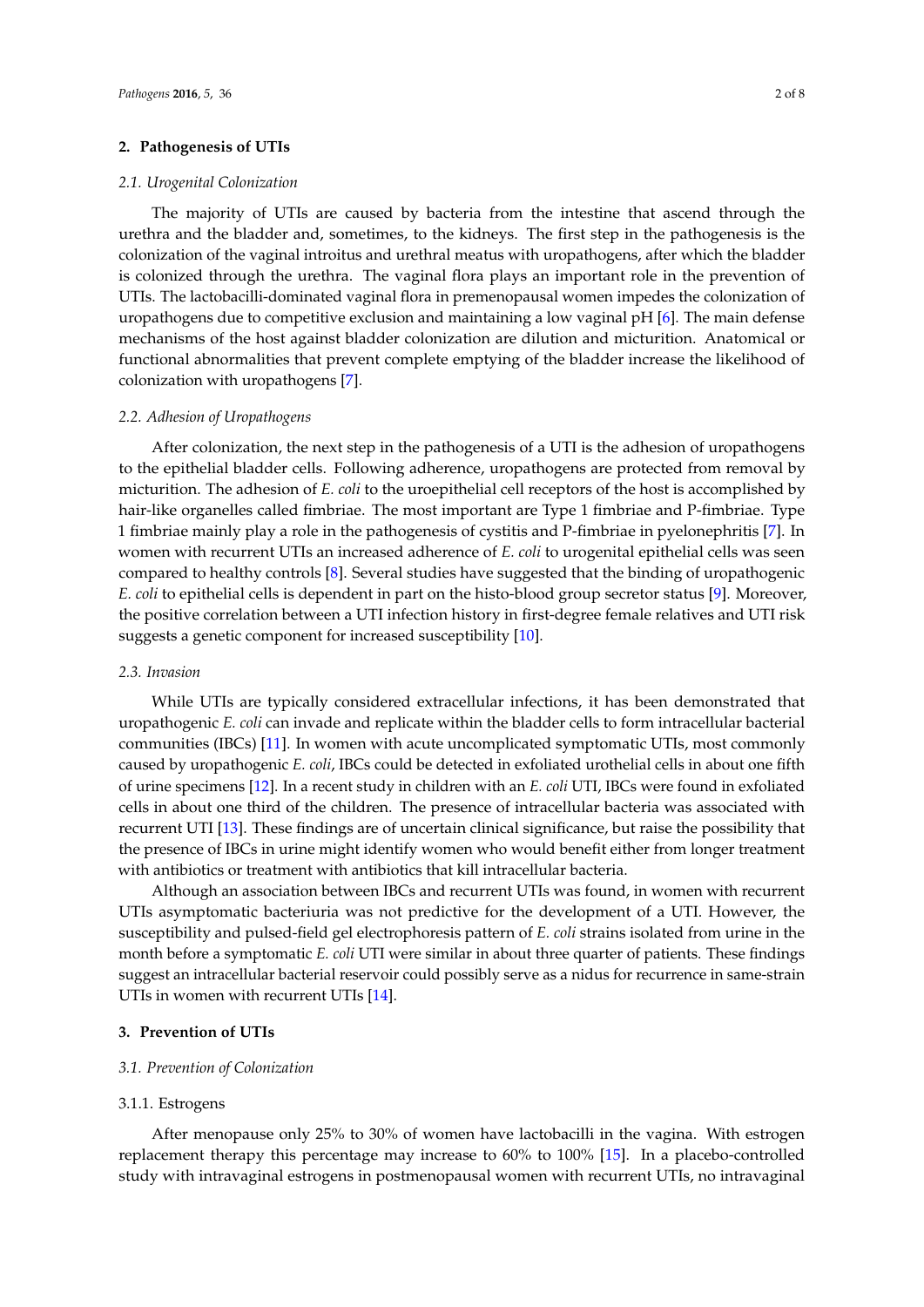lactobacilli were present at baseline. After one month of treatment, in 22 out of 36 women in the estrogen group intravaginal lactobacilli were present, compared with zero of the 24 women in the placebo group (difference 61%, 95% confidence interval (CI) 45% to 77%). In the estrogen group the vaginal pH decreased from 5.5 to 3.8 (*p* < 0.001), while there was no change in the placebo group. The percentage of women with vaginal colonization with *Enterobacteriaceae* in the estrogen group decreased from 67% to 31%, but was virtually unchanged in the placebo group. The incidence of UTIs was lower in the estrogen group compared to the placebo group: 0.5 *versus* 5.9 episodes per patient year (*p* < 0.001) [\[16\]](#page-6-6). In another trial in which women received either an estradiol-releasing ring or no treatment, the vaginal estrogens reduced the proportion of women with a UTI by about one third [\[17\]](#page-6-7). Although vaginal estrogens reduced the number of UTIs, oral estrogens did not. In addition, oral estrogens are associated with coronary heart disease, venous thromboembolism, stroke, and breast cancer. Therefore, oral estrogens are not recommended in postmenopausal women to prevent recurrent UTIs [\[18\]](#page-6-8).

#### 3.1.2. Lactobacilli

The precise interaction of lactobacilli with the commensal flora and the host, and the mechanism of action by which they exert their beneficial effects are still largely unknown. However, specific lactobacilli strains seem to have the ability to interfere with the adherence, growth, and colonization of uropathogenic bacteria [\[19\]](#page-6-9).

In the study by Baerheim *et al.* [\[20\]](#page-6-10), 48 women were randomized to vaginal suppositories containing *L. casei v rhamnosus*, twice weekly for 26 weeks, or placebo. The study from Kontiokari *et al.* [\[21\]](#page-6-11) was an open randomized trial in 150 women who had UTIs caused by *E. coli*. After being treated with antimicrobial agents for the UTI, they were randomly allocated to one of three groups. The first group received 50 mL of cranberry lingonberry juice per day, the second group took 100 mL of a Lactobacillus GG (4  $\times$  10  $^{10}$  cfu) drink five days per week, and a third group received no further treatment. In both studies lactobacilli prophylaxis did not show an advantage in terms of UTI prevention compared to placebo or no treatment. Baerheim reported a monthly incidence of symptomatic UTI of 0.21 in the *L. casei* group and 0.15 in the placebo group (incidence rate ratio 1.41; 95% CI 0.88–1.98). Kontiokari also did not show a difference between *Lactobacillus* GG drink and no treatment. At 12 months 21 (42.9%) and 19 (38.0%) women in the lactobacillus and control groups, respectively, had a UTI. The mean number of UTIs experienced during the 12-months follow-up was 0.80 UTIs/patient in the lactobacilli-treated women compared to 0.76 UTI/patient in the control group.

In another double-blind placebo-controlled trial, 100 premenopausal women with at least one prior UTI in the last year were randomized to receive *Lactobacillus crispatus* containing intravaginal suppositories or placebo following antimicrobial treatment for an acute UTI. Recurrent UTI occurred in seven of 48 women (15%) receiving Lactin-V compared to 13 out of 48 women (27%) receiving placebo (Relative Risk (RR) 0.5; 95% CI 0.2–1.2). High-level vaginal colonization with *L. crispatus*  $(\geqslant 10^6$  throughout follow-up) was associated with a significant reduction in recurrent UTI only for Lactin-V (RR for Lactin-V 0.07; RR for placebo 1.1; *p* < 0.01) [\[22\]](#page-6-12).

A trial of antibiotic prophylaxis and lactobacillus prophylaxis was undertaken in 252 postmenopausal women with recurrent UTIs. They were randomized to receive 12 months of prophylaxis with trimethoprim-sulfamethoxazole (TMP-SMX), 480 mg once daily or oral capsules containing 10<sup>9</sup> colony-forming units of *Lactobacillus rhamnosus* GR-1 and *Lactobacillus reuteri* RC-14 twice daily. The mean number of symptomatic UTIs in the year preceding randomization was 7.0 in the TMP-SMX group and 6.8 in the lactobacilli group. In the intention-to-treat analysis, after 12 months of prophylaxis, these numbers were 2.9 and 3.3, respectively. The between-treatment difference of 0.4 UTIs per year (95% CI,  $-0.4$  to 1.5) was outside the non-inferiority margin of 10%. After one month of TMP-SMX prophylaxis, resistance to TMP-SMX, trimethoprim, and amoxicillin had increased from 20%–40% to 80%–95% in *E. coli* from the feces and urine of asymptomatic women, and among *E. coli*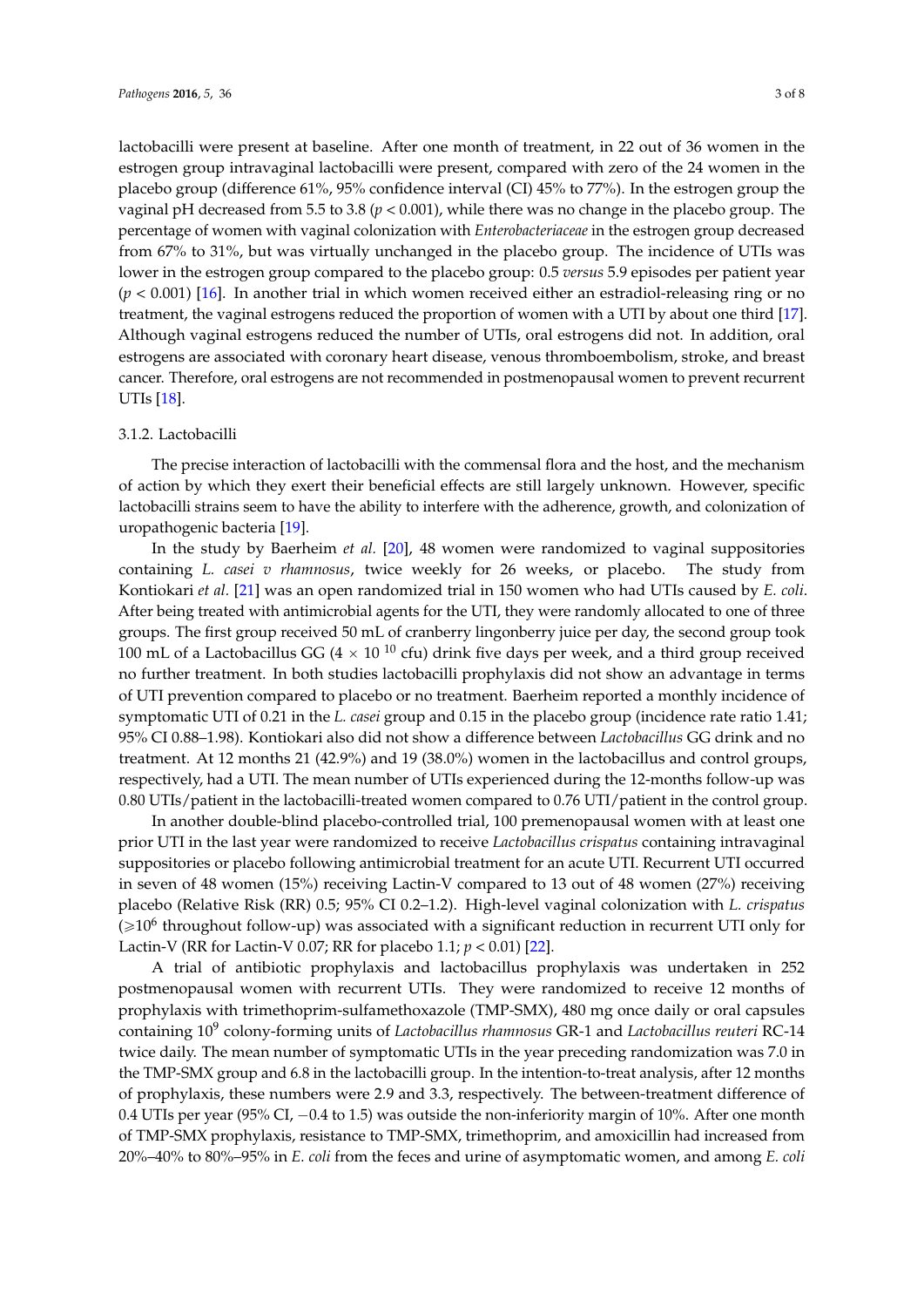causing a UTI. During the three months after TMP-SMX discontinuation, resistance levels gradually decreased. Resistance did not increase during lactobacilli prophylaxis [\[23\]](#page-6-13).

#### 3.1.3. Vitamin C (Ascorbic Acid)

Many women use vitamin C to prevent UTIs, but only two trials, with contradictory results, have been reported. In the first study the effect of ascorbic acid on urine pH was studied in spinal cord injury patients. The study was designed to compare the baseline urine pH after the administration of placebo or 500 mg ascorbic acid four times daily. Of the 38 patients who began the study, only 13 completed it. A significant decrease in urine pH value was not observed. There was no clinical benefit from the use of ascorbic acid; two patients in the ascorbic acid and one patient in the placebo group developed a UTI between the sixth and eighth day after initiating the study [\[24\]](#page-6-14).

The other, non-randomized, trial in 110 pregnant women reported that daily intake of a vitamin regimen with 100 mg ascorbic acid for three months reduced the incidence of symptomatic UTIs from 29.1% to 12.7% compared to a vitamin regimen without ascorbic acid [\[25\]](#page-6-15). However, it is difficult to evaluate these results, as the daily vitamin C dose was very low. In addition, it was unclear if a urine culture was done when the women had symptoms of a UTI.

#### *3.2. Prevention of Adherence*

# 3.2.1. Cranberries

Cranberries have been used in the prevention of UTIs for many years. The mechanism of action has not been completely elucidated. Based on *in vitro* studies, cranberries are thought to contain proanthocyanidins (PACs) that can inhibit adherence of P-fimbriated *E. coli* to the uroepithelial cell receptors [\[26\]](#page-6-16). In 2012, Stapleton *et al.* demonstrated in a placebo controlled trial that women randomized to cranberry juice had a concurrent but non-significant reduction in numbers of P-fimbriated *E. coli* in urine and in the rate of symptomatic UTIs [\[27\]](#page-6-17).

The optimal PAC concentration, dosage regimen, and formulation are not known. In early studies with cranberries the chemical composition of available cranberry products was not standardized, and the dose not properly described. In more recent studies PAC standardized cranberry products have been used.

Based on the studies from Stothers [\[28\]](#page-7-0) and Kontiokari *et al.* [\[21\]](#page-6-11) in a Cochrane review from 2008, it was concluded that cranberry products significantly reduced the incidence of UTIs at 12 months (RR 0.65, 95% CI 0.46–0.90) compared with placebo/control in women with recurrent UTIs. However, in a more recent version of this Cochrane review it was concluded that cranberry products did not significantly reduce the occurrence of symptomatic UTI in women with recurrent UTIs. This difference is due to the inclusion of two additional trials in their meta-analysis. However, one of these studies was in women with an acute (not recurrent) UTI [\[29\]](#page-7-1), and the other study [\[30\]](#page-7-2) determined the effect of cranberry consumption on the amelioration of symptoms rather than on the incidence of recurrences.

In two studies, the effectiveness of cranberry extract was compared with low-dose antibiotic prophylaxis. In a study with 137 older women with two or more antibiotic-treated UTIs in the previous 12 months, the authors concluded that TMP had a limited advantage over cranberry extract in the prevention of recurrent UTIs in older women [\[31\]](#page-7-3). In a more recent study, it was shown that cranberry capsules are less effective than low-dose (480 mg) TMP-SMX in the prevention of recurrent UTIs in premenopausal women. However, in contrast to low-dose TMP-SMX, cranberries did not result in an increase in resistant micro-organisms in the commensal flora [\[32\]](#page-7-4).

#### 3.2.2. D-Mannose

*In vitro* and *in vivo* animal studies have shown that D-mannose can inhibit the adhesion of Type 1 fimbria of uropathogenic bacteria to the uroepithelial cells [\[33\]](#page-7-5). Recently, the first randomized clinical trial that evaluated its effectiveness was published [\[34\]](#page-7-6). Three hundred and eight women with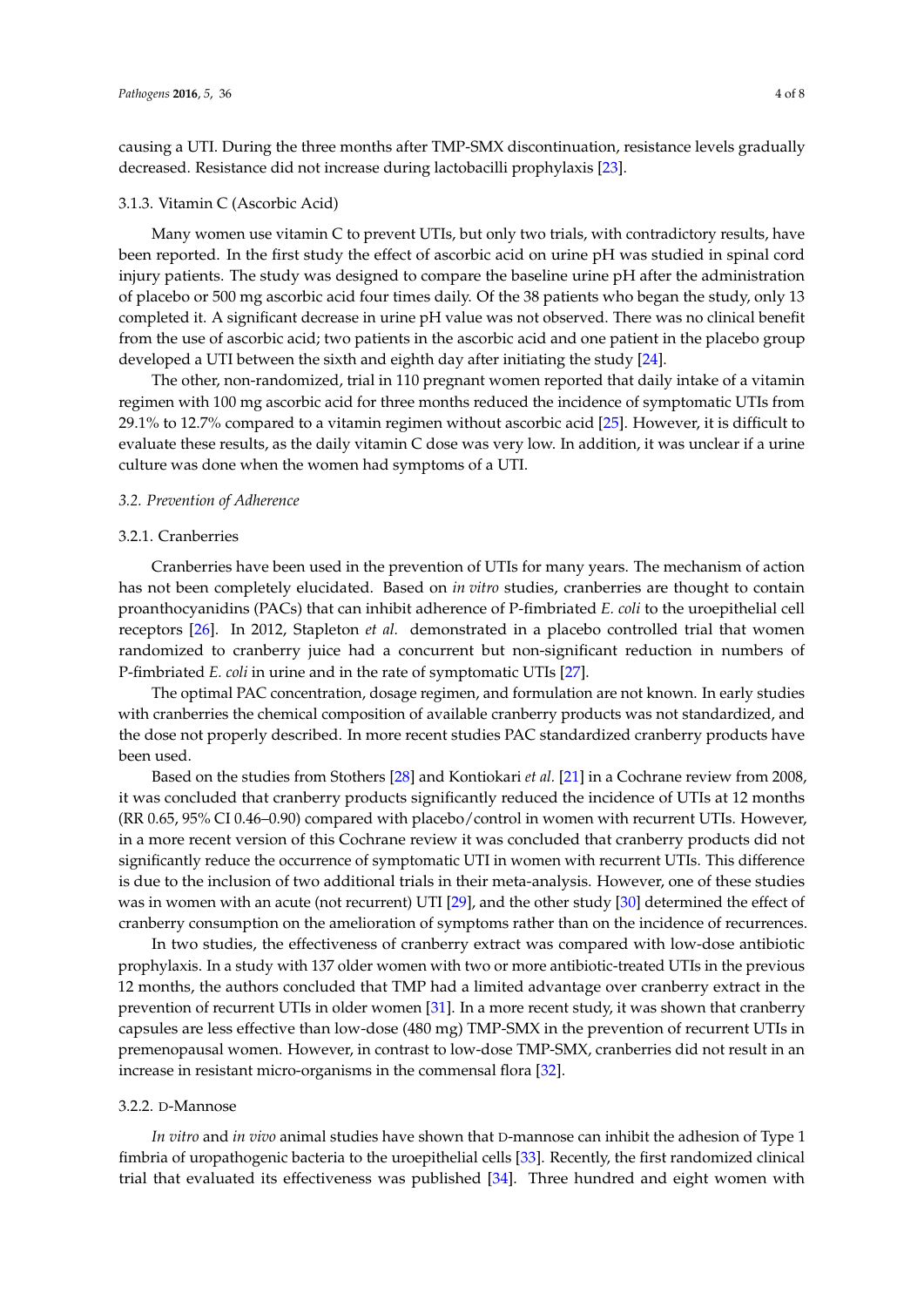recurrent UTIs were randomized to receive daily 2 grams of D-mannose prophylaxis for six months, continuous antibiotic prophylaxis with nitrofurantoin, or no prophylaxis. The rate of recurrent UTI in the D-mannose group was 15%, compared to 20% in the nitrofurantoin group, and 60% in the group without prophylaxis. These initial findings are promising, but further clinical trials are needed.

#### **4. Future Prospects**

## *4.1. Vaccination*

Various bacterial extracts have been used in the management of recurrent UTIs. An effective bacterial extract must be able to stimulate the host's immune system to produce antibodies and cytokines [\[35\]](#page-7-7). However, the exact mechanisms of protection and immunological basis remain unclear.

#### 4.1.1. Oral Immunostimulant OM-89

The oral immunostimulant OM-89, an extract of 18 different serotypes of heat-killed uropathogenic *E. coli,* stimulates innate immunity by increasing neutrophils, macrophage phagocytosis, and the upregulation of dendritic cells. Four placebo-controlled studies [\[36](#page-7-8)[–39\]](#page-7-9), with a total of 891 patients with recurrent UTIs, evaluating the oral immunostimulant OM-89 have been reported. During the intervention period women used one capsule daily. The risk ratio for developing at least one UTI was significantly lower in the active treatment group (RR 0.61, 95% CI 0.48–0.78) and the mean number of UTIs was about half compared to placebo. Despite these initial promising findings, a recent trial did not demonstrate a preventive effect of OM-89 compared to placebo. Remarkably, in the same trial a preventive effect of nitrofurantoin was also not observed. Since the preventive effect of nitrofurantion is well-established [\[1\]](#page-5-0), the lack of effect of nitrofurantoin and OM-89 might be due to the low number of UTIs that occurred during the study [\[40\]](#page-7-10).

# 4.1.2. Vaginal Vaccine Urovac®

Urovac<sup>®</sup> is a vaginal vaccine that contains 10 heat-killed uropathogenic bacterial species, including six different serotypes of uropathogenic *E. coli*, *Proteus vulgaris*, *Klebsiella pneumoniae*, *Morganella morganii,* and *Enterococcus faecalis*. This vaccine induces primarily immunoglobulin G and immunoglobulin A in the urogenital tract, thereby reducing potential colonization of the vagina and bladder with uropathogens [\[41\]](#page-7-11). In three trials comprising 220 women, all by the same group of investigators, placebo was compared with primary immunization [\[42\]](#page-7-12), or with primary immunization with booster immunizations [\[41,](#page-7-11)[43\]](#page-7-13). Primary immunization consisted of three vaginal vaccine suppositories at weekly intervals. Booster immunization consisted of three additional vaccine suppositories at monthly intervals. Primary immunization alone did not reduce UTI recurrence. However, following the booster immunizations there was a prolonged time to the first recurrence of UTI, compared to primary immunization only or placebo.

#### *4.2. Acupuncture*

Acupuncture has been used in the treatment and prevention of many clinical conditions. We identified two open trials [\[44](#page-7-14)[,45\]](#page-7-15), by the same group of investigators, on the use of acupuncture for prevention of recurrent UTIs in women. In the first trial, 67 women received real acupuncture, sham acupuncture, or no treatment. In the other trial, 94 women received acupuncture or no treatment. In the real acupuncture group needles were inserted to the correct depth at known acupuncture points, the qi sensation was obtained, and needles were manipulated by hand. In the sham acupuncture group needles were inserted superficially, outside known acupuncture points and without manipulation. All treatments were administered twice weekly for four weeks. Real acupuncture significantly reduced the proportion of women experiencing a UTI compared to no treatment (RR 0.48, 95% CI 0.29–0.79). The effect of sham acupuncture on the incidence of UTI was comparable to that of no treatment. Although these two studies suggest that acupuncture might prevent UTIs, these results should be interpreted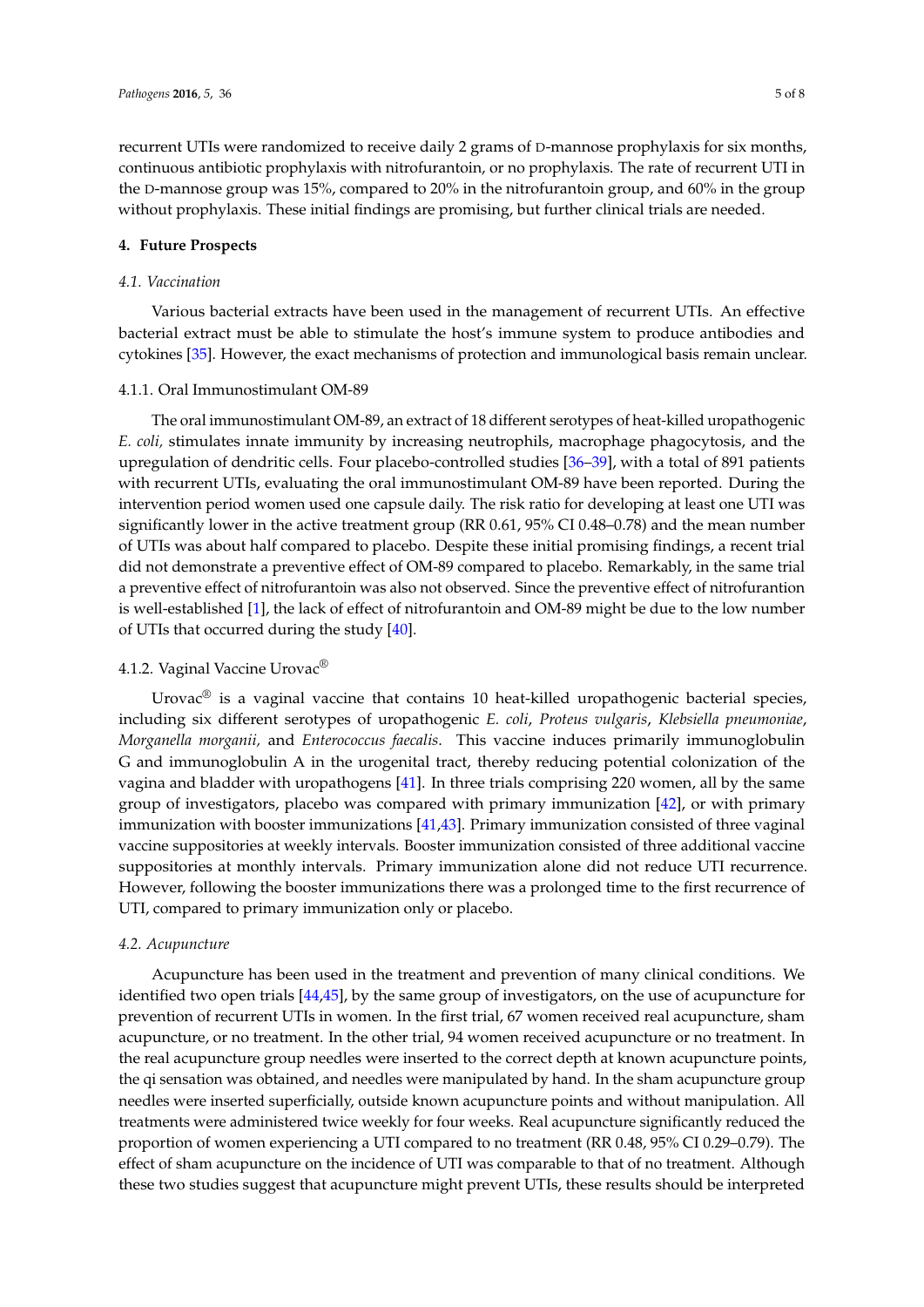with caution until confirmed by larger well-designed double-blind randomized trials. In addition, the mechanism of action remains unclear.

## *4.3. Gastrointestinal Decolonization of Multiresistant Bacteria*

Transplant pyelonephritis caused by an extended spectrum beta-lactamase (ESBL) producing *E*. *coli* intestinal colonization is a problem in renal transplant patients. The decline in renal function with recurrent severe infection can result in end stage renal disease necessitating another renal transplantation. However, the risk for recurrent pyelonephritis by ESBL producing *E. coli* due to persistent colonization is a relative contraindication for another renal transplant procedure. Recently, the first case report was published of a patient with recurrent episodes of transplant pyelonephritis who was decolonized for ESBL-producing *E. coli* with a fecal microbiota transplantation [\[46\]](#page-7-16). Two weeks after fecal transplantation the rectal culture became ESBL negative and during the follow up the patient did not develop symptoms of a UTI.

# **5. Conclusions**

Increasing antimicrobial resistance has stimulated interest in non-antibiotic prophylaxis of recurrent UTIs. Prophylaxis with non-antimicrobial agents does not result in an increase of antimicrobial resistance of the commensal flora. Therefore, the use of topical vaginal estrogen, oral capsules with *L. rhamnosus GR-1* and *L. reuteri RC-14* in post-menopausal women, and cranberry prophylaxis or intravaginal *Lactobacillus crispatus* in premenopausal women have been considered. Further research is needed to define the optimal dosage of cranberry products. In addition, further study of D-mannose, acupuncture, or vaccination is needed. Based on available evidence, ascorbic acid (vitamin C) cannot be recommended to prevent recurrences.

**Author Contributions:** Mariëlle Beerepoot and Suzanne Geerlings wrote the manuscript.

**Conflicts of Interest:** The authors declare no conflict of interest.

# **References**

- <span id="page-5-0"></span>1. Albert, X.; Huertas, I.; Pereiro, I.I.; Sanfelix, J.; Gosalbes, V.; Perrota, C. Antibiotics for preventing recurrent urinary tract infection in non-pregnant women. *Cochrane Database Syst. Rev.* **2004**, CD001209. [\[CrossRef\]](http://dx.doi.org/10.1002/14651858.CD001209.pub2)
- <span id="page-5-1"></span>2. American College of Obstetricians and Gynecologists. ACOG Practice Bulletin No. 91: Treatment of urinary tract infection in non-pregnant women. *Obstet. Gynecol.* **2015**, *111*, 785–794.
- <span id="page-5-2"></span>3. Nosseir, S.B.; Lind, L.R.; Winkler, H.A. Recurrent uncomplicated urinary tract infections in women: A review. *J. Womens Health (Larchmt.)* **2012**, *21*, 347–354. [\[CrossRef\]](http://dx.doi.org/10.1089/jwh.2011.3056) [\[PubMed\]](http://www.ncbi.nlm.nih.gov/pubmed/22136339)
- <span id="page-5-3"></span>4. Gupta, K.; Scholes, D.; Stamm, W.E. Increasing prevalence of antimicrobial resistance among uropathogens causing acute uncomplicated cystitis in women. *JAMA* **1999**, *281*, 736–738. [\[CrossRef\]](http://dx.doi.org/10.1001/jama.281.8.736) [\[PubMed\]](http://www.ncbi.nlm.nih.gov/pubmed/10052444)
- <span id="page-5-4"></span>5. Murray, B.E.; Rensimer, E.R.; DuPont, H.L. Emergence of high-level trimethoprim resistance in fecal *Escherichia coli* during oral administration of trimethoprim or trimethoprim—Sulfamethoxazole. *N. Engl. J. Med.* **1982**, *306*, 130–135. [\[CrossRef\]](http://dx.doi.org/10.1056/NEJM198201213060302) [\[PubMed\]](http://www.ncbi.nlm.nih.gov/pubmed/7033781)
- <span id="page-5-5"></span>6. Chan, R.C.; Reid, G.; Irvin, R.T.; Bruce, A.W.; Costerton, J.W. Competitive exclusion of uropathogens from human uroepithelial cells by Lactobacillus whole cells and cell wall fragments. *Infect. Immun.* **1985**, *47*, 84–89. [\[PubMed\]](http://www.ncbi.nlm.nih.gov/pubmed/3917428)
- <span id="page-5-6"></span>7. Mandell, G.L.; Bennet, J.E.; Dolin, R. *Principles and Practice of Infectious Diseases*, 6th ed.; Churchill Livingstone: New York, NY, USA, 2000.
- <span id="page-5-7"></span>8. Schaeffer, A.J.; Jones, J.M.; Dunn, J.K. Association of vitro *Escherichia coli* adherence to vaginal and buccal epithelial cells with susceptibility of women to recurrent urinary-tract infections. *N. Engl. J. Med.* **1981**, *304*, 1062–1066. [\[CrossRef\]](http://dx.doi.org/10.1056/NEJM198104303041802) [\[PubMed\]](http://www.ncbi.nlm.nih.gov/pubmed/7010174)
- <span id="page-5-8"></span>9. Stapleton, A.; Nudelman, E.; Clausen, H.; Hakomori, S.; Stamm, W.E. Binding of uropathogenic *Escherichia coli* R45 to glycolipids extracted from vaginal epithelial cells is dependent on histo-blood group secretor status. *J. Clin. Investig.* **1992**, *90*, 965–972. [\[CrossRef\]](http://dx.doi.org/10.1172/JCI115973) [\[PubMed\]](http://www.ncbi.nlm.nih.gov/pubmed/1522244)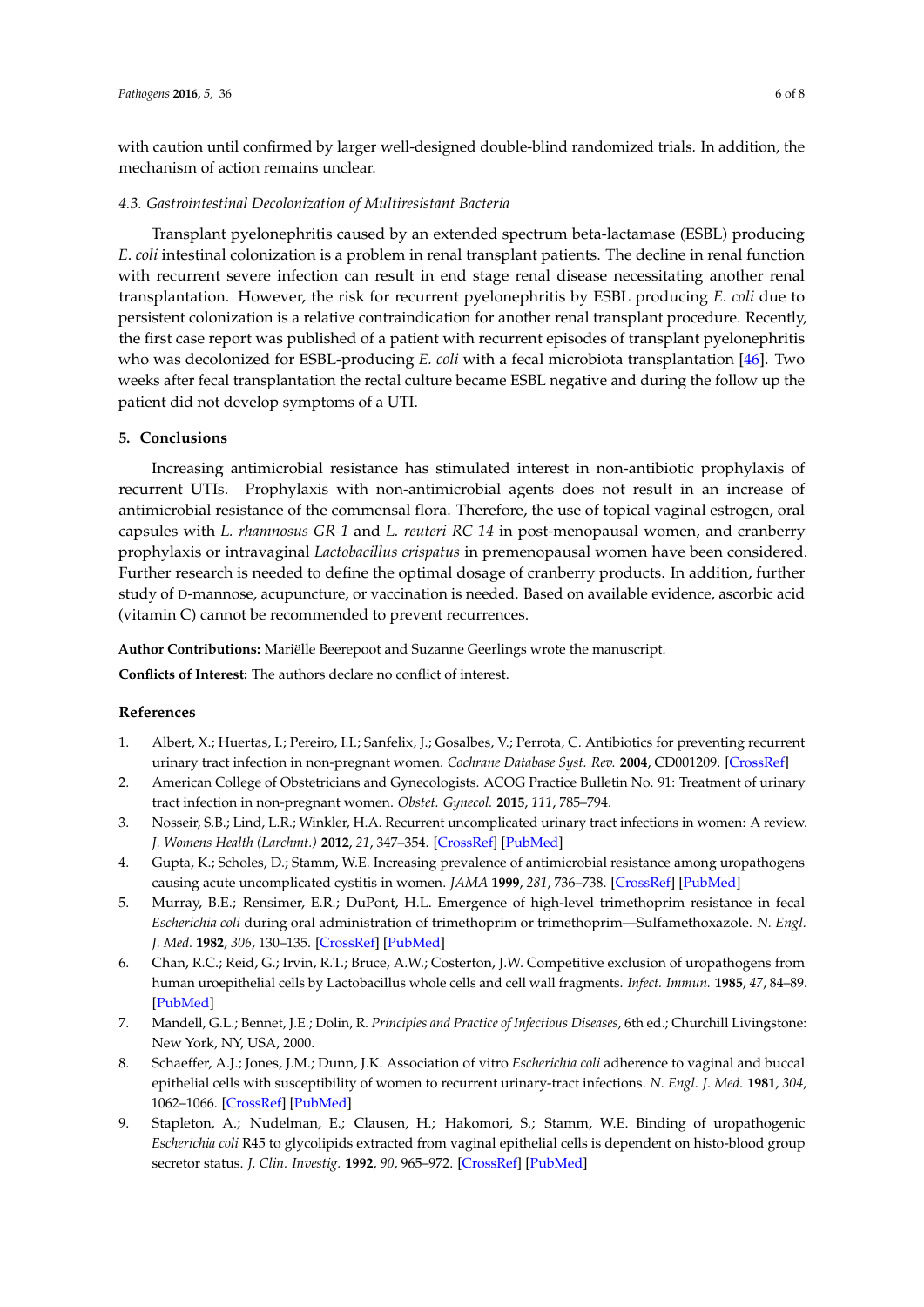- <span id="page-6-0"></span>10. Scholes, D.; Hawn, T.R.; Roberts, P.L.; Li, S.S.; Stapleton, A.E.; Zhao, L.P.; Stamm, W.E.; Hooton, T.M. Family history and risk of recurrent cystitis and pyelonephritis in women. *J. Urol.* **2010**, *184*, 564–569. [\[CrossRef\]](http://dx.doi.org/10.1016/j.juro.2010.03.139) [\[PubMed\]](http://www.ncbi.nlm.nih.gov/pubmed/20639019)
- <span id="page-6-1"></span>11. Mulvey, M.A.; Schilling, J.D.; Hultgren, S.J. Establishment of a persistent *Escherichia coli* reservoir during the acute phase of a bladder infection. *Infect. Immun.* **2001**, *69*, 4572–4579. [\[CrossRef\]](http://dx.doi.org/10.1128/IAI.69.7.4572-4579.2001) [\[PubMed\]](http://www.ncbi.nlm.nih.gov/pubmed/11402001)
- <span id="page-6-2"></span>12. Rosen, D.A.; Hooton, T.M.; Stamm, W.E.; Humphrey, P.A.; Hultgren, S.J. Detection of intracellular bacterial communities in human urinary tract infection. *PLoS Med.* **2007**, *4*, e329. [\[CrossRef\]](http://dx.doi.org/10.1371/journal.pmed.0040329) [\[PubMed\]](http://www.ncbi.nlm.nih.gov/pubmed/18092884)
- <span id="page-6-3"></span>13. Robino, L.; Scavone, P.; Araujo, L.; Algorta, G.; Zunino, P.; Pirez, M.C.; Vignoli, R. Intracellular bacteria in the pathogenesis of *Escherichia coli* urinary tract infection in children. *Clin. Infect. Dis.* **2014**, *59*, e158–e164. [\[CrossRef\]](http://dx.doi.org/10.1093/cid/ciu634) [\[PubMed\]](http://www.ncbi.nlm.nih.gov/pubmed/25091303)
- <span id="page-6-4"></span>14. Beerepoot, M.A.; den Heijer, C.D.; Penders, J.; Prins, J.M.; Stobberingh, E.E.; Geerlings, S.E. Predictive value of *Escherichia coli* susceptibility in strains causing asymptomatic bacteriuria for women with recurrent symptomatic urinary tract infections receiving prophylaxis. *Clin. Microbiol. Infect.* **2012**, *18*, E84–E90. [\[CrossRef\]](http://dx.doi.org/10.1111/j.1469-0691.2012.03773.x) [\[PubMed\]](http://www.ncbi.nlm.nih.gov/pubmed/22329638)
- <span id="page-6-5"></span>15. Reid, G.; Burton, J.; Devillard, E. The rationale for probiotics in female urogenital healthcare. *MedGenMed.* **2004**, *6*, 49. [\[PubMed\]](http://www.ncbi.nlm.nih.gov/pubmed/15208560)
- <span id="page-6-6"></span>16. Raz, R.; Stamm, W.E. A controlled trial of intravaginal estriol in postmenopausal women with recurrent urinary tract infections. *N. Engl. J. Med.* **1993**, *329*, 753–756. [\[CrossRef\]](http://dx.doi.org/10.1056/NEJM199309093291102) [\[PubMed\]](http://www.ncbi.nlm.nih.gov/pubmed/8350884)
- <span id="page-6-7"></span>17. Eriksen, B. A randomized, open, parallel-group study on the preventive effect of an estradiol-releasing vaginal ring (Estring) on recurrent urinary tract infections in postmenopausal women. *Am. J. Obstet. Gynecol.* **1999**, *180*, 1072–1079. [\[CrossRef\]](http://dx.doi.org/10.1016/S0002-9378(99)70597-1)
- <span id="page-6-8"></span>18. Beerepoot, M.A.; Geerlings, S.E.; van Haarst, E.P.; van Charante, N.M.; ter, R.G. Nonantibiotic prophylaxis for recurrent urinary tract infections: A systematic review and meta- analysis of randomized controlled trials. *J. Urol.* **2013**, *190*, 1981–1989. [\[CrossRef\]](http://dx.doi.org/10.1016/j.juro.2013.04.142) [\[PubMed\]](http://www.ncbi.nlm.nih.gov/pubmed/23867306)
- <span id="page-6-9"></span>19. Falagas, M.E.; Betsi, G.I.; Tokas, T.; Athanasiou, S. Probiotics for prevention of recurrent urinary tract infections in women: A review of the evidence from microbiological and clinical studies. *Drugs* **2006**, *66*, 1253–1261. [\[CrossRef\]](http://dx.doi.org/10.2165/00003495-200666090-00007) [\[PubMed\]](http://www.ncbi.nlm.nih.gov/pubmed/16827601)
- <span id="page-6-10"></span>20. Baerheim, A.; Larsen, E.; Digranes, A. Vaginal application of lactobacilli in the prophylaxis of recurrent lower urinary tract infection in women. *Scand. J. Prim. Health Care* **1994**, *12*, 239–243. [\[CrossRef\]](http://dx.doi.org/10.3109/02813439409029247) [\[PubMed\]](http://www.ncbi.nlm.nih.gov/pubmed/7863140)
- <span id="page-6-11"></span>21. Kontiokari, T.; Sundqvist, K.; Nuutinen, M.; Pokka, T.; Koskela, M.; Uhari, M. Randomised trial of cranberry-lingonberry juice and Lactobacillus GG drink for the prevention of urinary tract infections in women. *BMJ* **2001**, *322*, 1571. [\[CrossRef\]](http://dx.doi.org/10.1136/bmj.322.7302.1571) [\[PubMed\]](http://www.ncbi.nlm.nih.gov/pubmed/11431298)
- <span id="page-6-12"></span>22. Stapleton, A.E.; Au-Yeung, M.; Hooton, T.M.; Fredricks, D.N.; Roberts, P.L.; Czaja, C.A.; Yarova-Yarovaya, Y.; Fiedler, T.; Cox, M.; Stamm, W.E. Randomized, placebo-controlled phase 2 trial of a Lactobacillus crispatus probiotic given intravaginally for prevention of recurrent urinary tract infection. *Clin. Infect. Dis.* **2011**, *52*, 1212–1217. [\[CrossRef\]](http://dx.doi.org/10.1093/cid/cir183) [\[PubMed\]](http://www.ncbi.nlm.nih.gov/pubmed/21498386)
- <span id="page-6-13"></span>23. Beerepoot, M.A.; ter, R.G.; Nys, S.; van der Wal, W.M.; de Borgie, C.A.; de Reijke, T.M.; Prins, J.M.; Koeijers, J.; Verbon, A.; Stobberingh, E.; *et al.* Lactobacilli *vs.* antibiotics to prevent urinary tract infections: A randomized, double-blind, noninferiority trial in postmenopausal women. *Arch. Intern. Med.* **2012**, *172*, 704–712. [\[CrossRef\]](http://dx.doi.org/10.1001/archinternmed.2012.777) [\[PubMed\]](http://www.ncbi.nlm.nih.gov/pubmed/22782199)
- <span id="page-6-14"></span>24. Castello, T.; Girona, L.; Gomez, M.R.; Mena, M.A.; Garcia, L. The possible value of ascorbic acid as a prophylactic agent for urinary tract infection. *Spinal Cord.* **1996**, *34*, 592–593. [\[CrossRef\]](http://dx.doi.org/10.1038/sc.1996.105) [\[PubMed\]](http://www.ncbi.nlm.nih.gov/pubmed/8896124)
- <span id="page-6-15"></span>25. Ochoa-Brust, G.J.; Fernandez, A.R.; Villanueva-Ruiz, G.J.; Velasco, R.; Trujillo-Hernandez, B.; Vasquez, C. Daily intake of 100 mg ascorbic acid as urinary tract infection prophylactic agent during pregnancy. *Acta Obstet. Gynecol. Scand.* **2007**, *86*, 783–787. [\[CrossRef\]](http://dx.doi.org/10.1080/00016340701273189) [\[PubMed\]](http://www.ncbi.nlm.nih.gov/pubmed/17611821)
- <span id="page-6-16"></span>26. Howell, A.B.; Botto, H.; Combescure, C.; Blanc-Potard, A.B.; Gausa, L.; Matsumoto, T.; Tenke, P.; Sotto, A.; Lavigne, J.P. Dosage effect on uropathogenic *Escherichia coli* anti- adhesion activity in urine following consumption of cranberry powder standardized for proanthocyanidin content: A multicentric randomized double blind study. *BMC Infect. Dis.* **2010**, *10*, 94. [\[CrossRef\]](http://dx.doi.org/10.1186/1471-2334-10-94) [\[PubMed\]](http://www.ncbi.nlm.nih.gov/pubmed/20398248)
- <span id="page-6-17"></span>27. Stapleton, A.E.; Dziura, J.; Hooton, T.M.; Cox, M.E.; Yarova-Yarovaya, Y.; Chen, S.; Gupta, K. Recurrent urinary tract infection and urinary *Escherichia coli* in women ingesting cranberry juice daily: A randomized controlled trial. *Mayo Clin. Proc.* **2012**, *87*, 143–150. [\[CrossRef\]](http://dx.doi.org/10.1016/j.mayocp.2011.10.006) [\[PubMed\]](http://www.ncbi.nlm.nih.gov/pubmed/22305026)